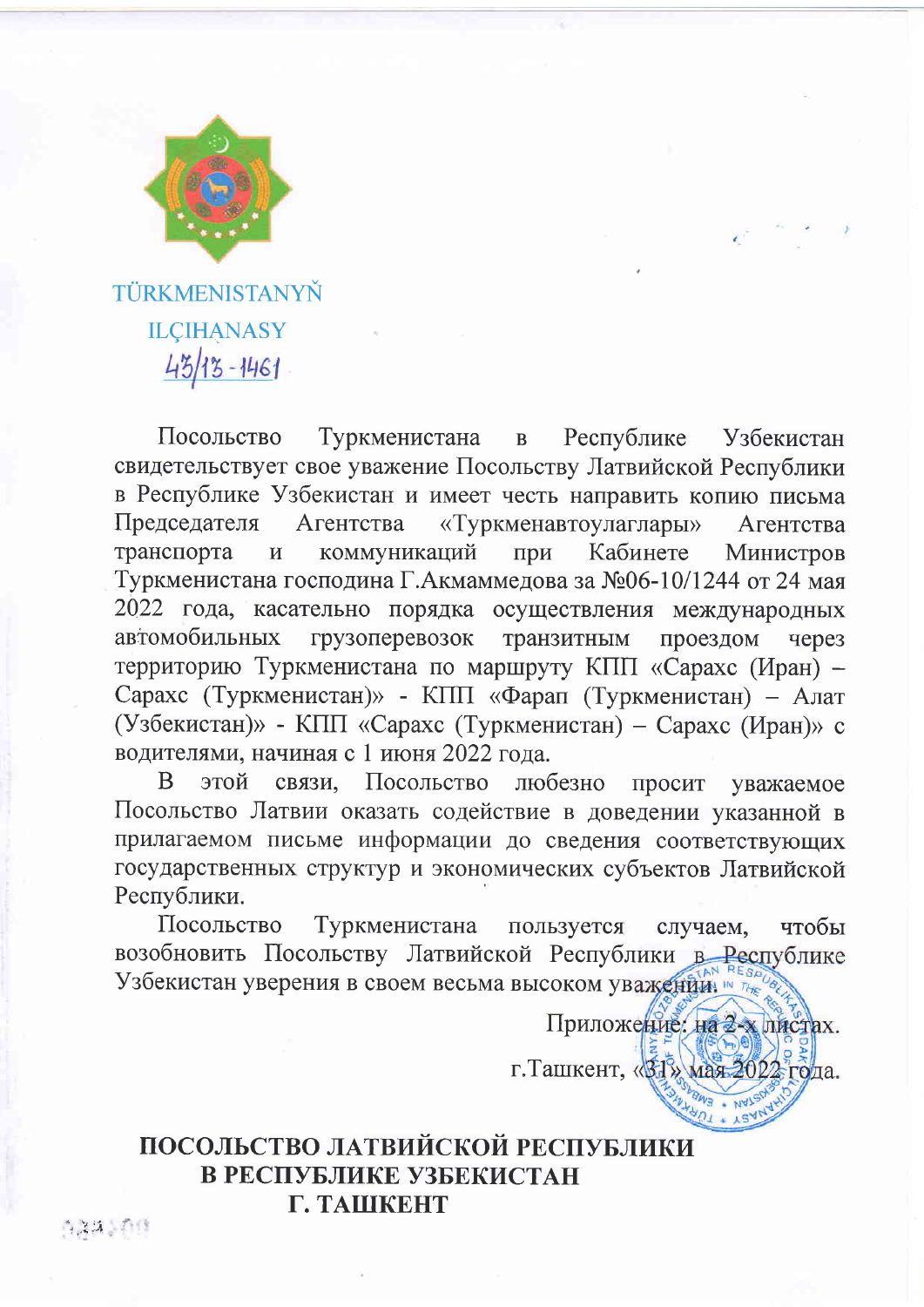## TÜRKMENISTANYŇ \* MINISTRLER KABINETINIŇ **YANYNDAKY ULAG WE** KOMMUNIKASIYALAR AGENTLIGI «TÜRKMENAWTOULAGLARY» **AGENTLIGI**

X Türkmenistan, Aşgabat ş., 744000, Arçabil şayoly, 126 j. Telefon: (+99312) 39-03-04: Faks: (-99312) 39-03-24 (a) elektron pocta: info(a)awtoulag.gov.tm



## THE AGENCY OF TRANSPORT AND COMMUNICATIONS UNDER THE CABINET OF MINISTERS **OF TURKMENISTAN** «TURKMENAVTOULAGLARY» **AGENCY**

29 126. Archabil ave., Ashgabat. 744000, Turkmenistan Telephone (~99312) 39-03-04, Fax (~99312) 39-03-24 (ie) E-mail: info@awtoulag.gov.nn

 $N_2$   $OG - RO$ 

1-1244

 $\circ$  $k24x$  $202 \frac{1}{2} y$ .

## В компетентный орган по транспорту

Настоящим сообщаем, что с 1 июня 2022 года иностранным автотранспортным средствам, осуществляющим международные автомобильные грузоперевозки, разрешается транзитный проезд по территории Туркменистана по маршруту КПП «Сарахс (Иран) -Сарахс (Туркменистан)» - КПП «Фарап (Туркменистан) - Алат (Узбекистан)» - КПП «Сарахс (Туркменистан) - Сарахс (Иран)» с водителями.

При въезде на пункт пересечения государственной границы Туркменистана иностранные водители будут обязаны:

- прохождения специальной санитарной предоставить ДЛЯ обработки всю документацию, необходимую для оформления процедур транзитного проезда;
- - осуществить прохождение установленной санитарной обработки автотранспортного средства;
- - пройти экспресс тестирование на COVID-19 и по его результатам получить разрешение на транзитный проезд. Водителю будет выдан соответствующий медицинский документ. В случае результата тестирования, положительного водителю будет предложены пройти лечение или вернуться обратно.
- при себе и предоставить компетентным органам иметь Туркменистана нижеследующие документы;

- Официальный документ о прохождении вакцинации против COVID-19 (сроком не менее 42 дней после последней вакцинации);

Официальный документ, подтверждающий наличие антител против COVID-19;

- Официальный документ, подтверждающего прохождение теста на COVID-19 и его отсутствия сроком не более чем 72 часа с момента его выдачи;